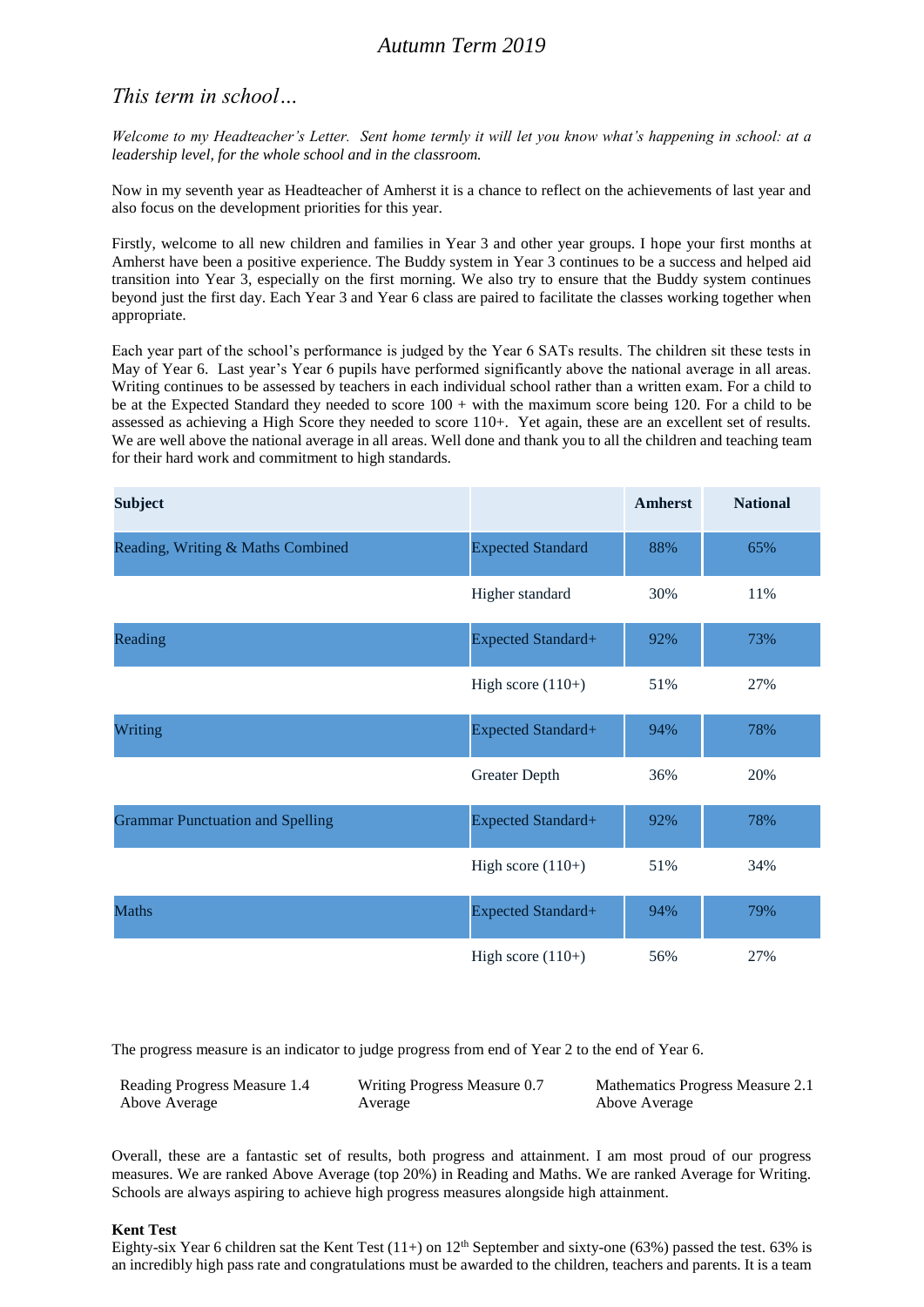effort. As in previous years, I was a member of the Headteachers' Kent Test Appeal Panel. I find this is such a valuable experience as it gives me insight to the standards needed for an appeal to be successful. It also helps maintain good relationships with the secondary school headteachers.

At the beginning of every year, schools write a School Improvement Plan. I would like to share with you the three key priorities on our Plan for this year:

- Review foundation subject's curriculum to ensure it provides a clear progression of skills and high quality learning experiences for all pupils.
- Ensure Online Safety learning objectives are effectively delivered across the Computing, PSHE and SRE curriculum.
- Ensure reading is taught effectively in each year group

I recently visited Sunhill Junior School in Hampshire. It was an opportunity to share good practice with another junior school and also the chance to visit my old school! Another link with Sunhill was that my father taught there during the mid-1980s and through the 1990s. The Headteacher was in her second year of headship and faced many challenges as the school is currently graded Inadequate by Ofsted. What I found inspiring was her enthusiasm and determination to improve the school, enabling current and future pupils to experience a higher quality of education. She was yet to connect fully with the town (New Alresford) but her connection with her children and parents was already so strong. Her sense of duty and willingness to serve stood out. Driving home, having had a brief lunch with my parents, I tried to understand the purpose of my visit. Was it just a fun day out and a chance to nose around my old school? By visiting my old school, I felt a deep sense of what it is like to progress as a child to an eventual career. I couldn't help but picture my ten-year-old self in classrooms (which had changed very little). I wanted to be able to talk to my younger self and give advice and guidance. There would be many messages I would want to give such as:

- $\bullet$  Kindness matters give it and receive it
- Don't worry so much what people think of you
- Work harder and try harder
- Believe in yourself
- Savour and enjoy junior school life
- Concentrate harder when batting in cricket don't throw your wicket away
- Example Xeep playing the trumpet and begin to practice unprompted  $-$  it will lead to good things

I could list more but I am not sure my ten-year-old self would listen!

 As a teacher, one of my favourite and most rewarding activities would be to read to my class at the end of the day. In the summer I would take them outside and read under a tree. We would serialise a range of books over the year. Having spoken to ex pupils, they often mention those as some of their happiest times. I know they made good academic progress in a range of subjects but it is interesting to note what they regarded as memorable school experiences. One of my favourite poetry books to share was 'Heard it in the Playground' by Allan Alhberg. A poem that always stood out and provoked much discussion and depth of feeling was 'The Boy Without a Name'. It provided a powerful message, enabling children to understand the importance of their actions and impact on their classmates. I have added a copy of the poem at the end of this letter. Maybe take the time to read it with your child and explore the discussion that I am sure it will create.

I continue to try to teach a different class each Friday morning. It enables me to get to know the children better (at least learn their names!) and also get a feel for how their class is progressing. The children get to know me as a teacher and a person, which helps develop positive relationships. It also ensures that any whole school strategies and initiatives are firmly rooted in improving teaching and learning.

If you ever feel the need to come and speak to me, please don't hesitate to contact the office. If I am available, I am always happy to chat immediately and if not, make an appointment. If you want a good idea for a child's Christmas present I would recommend Rescues by David Long (author of Survivors and Heroes). A word of warning though, these stories will feature heavily in my assemblies in the new year!

Finally, thank you for all who attended the Amherst's Grand Design Project launch and the interest expressed. I feel confident our ambitious vision will be achieved. I look forward to seeing many of you at the Christmas Bazaar and Carol Service.

Best Wishes